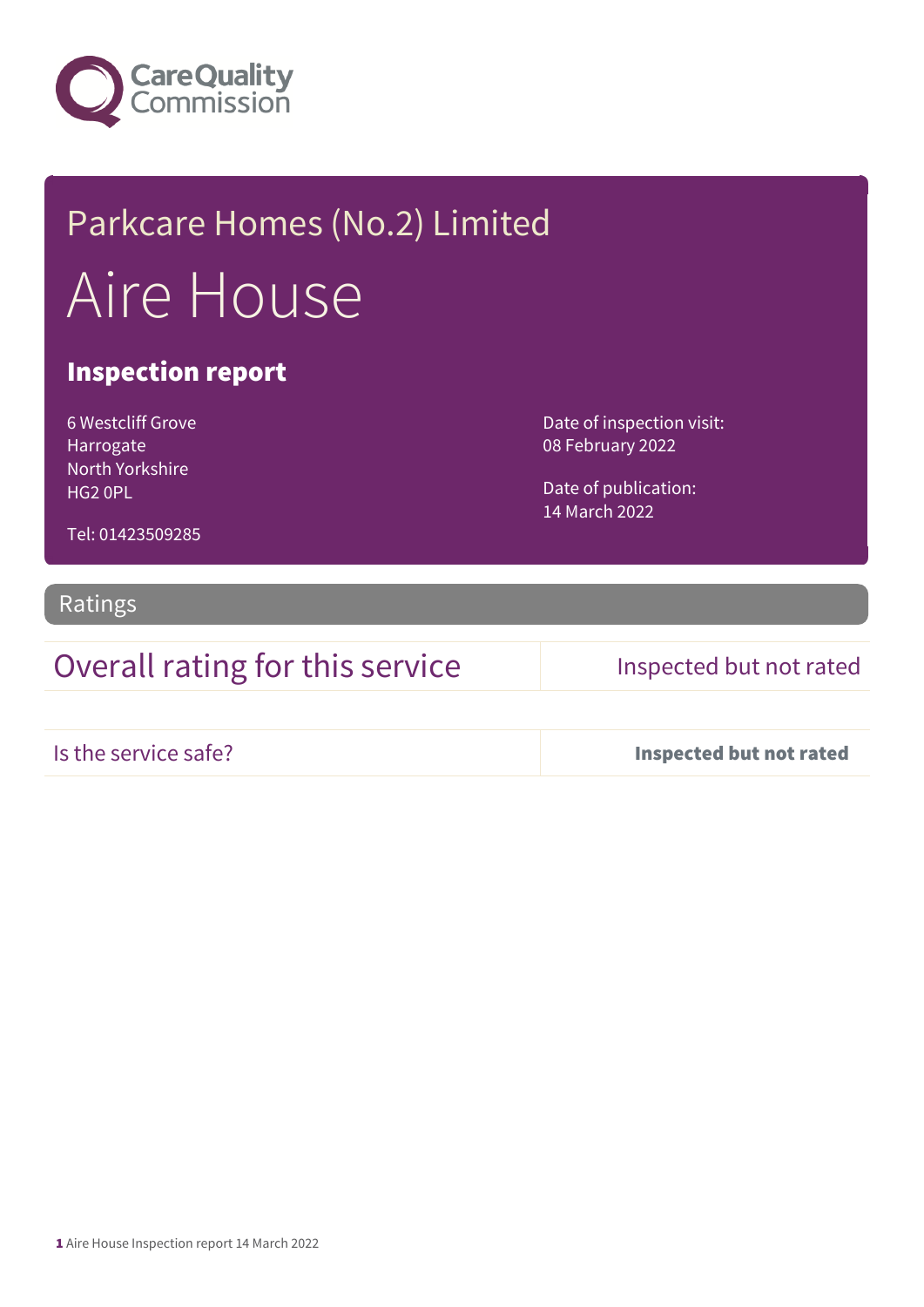## Summary of findings

## Overall summary

Aire House is a residential care home providing accommodation for people with a learning disability, mental health and / or autism, who require personal and nursing care. At the time of the inspection the home was supporting eight people. The care home accommodates up to eight people across two separate floors, each of which has separate adapted facilities.

We found the following examples of good practice.

Visiting to the home took place in line with current guidance and appropriate testing and checks were in place. Where visiting couldn't take place due to isolation people were supported to make telephone calls and use technology such as face time for regular contact.

Staff completed training including putting on and taking off PPE, hand hygiene and other IPC and COVID-19 related training and updates. The home had ample supplies of appropriate PPE

The service was meeting the requirement to ensure non-exempt staff and visiting professionals, including healthcare and maintenance workers, were tested and vaccinated against COVID-19.

The provider's policies on visiting, and infection prevention and control were all up to date and had been updated in line with COVID-19 government guidance. Risk assessments for staff and people were in place to minimise further risks.

Where people lacked capacity to make decisions, they were supported appropriately with best interest decisions relating to COVID-19 including testing and vaccination.

where appropriate social distancing practices were in place for people and staff in all communal areas and this was carried out safely.

The manager ensured extra cleaning of the home took place and regular checks were carried out to ensure infection prevention and control standards were met.

People and staff were tested regularly which helped identify cases of COVID-19 in a timely manner.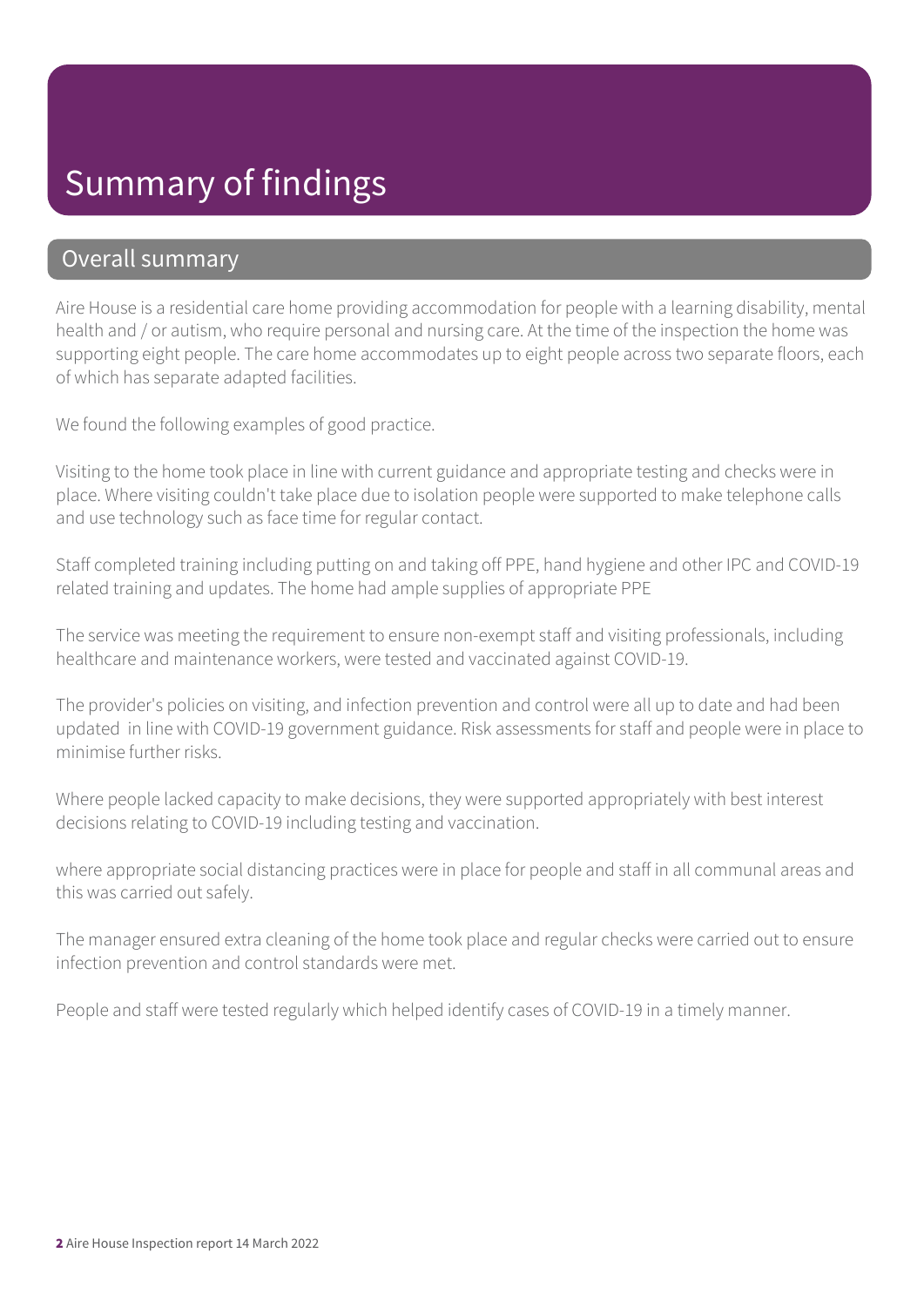## The five questions we ask about services and what we found

We always ask the following five questions of services.

Further information is in the detailed findings below.

Is the service safe? Inspected but not rated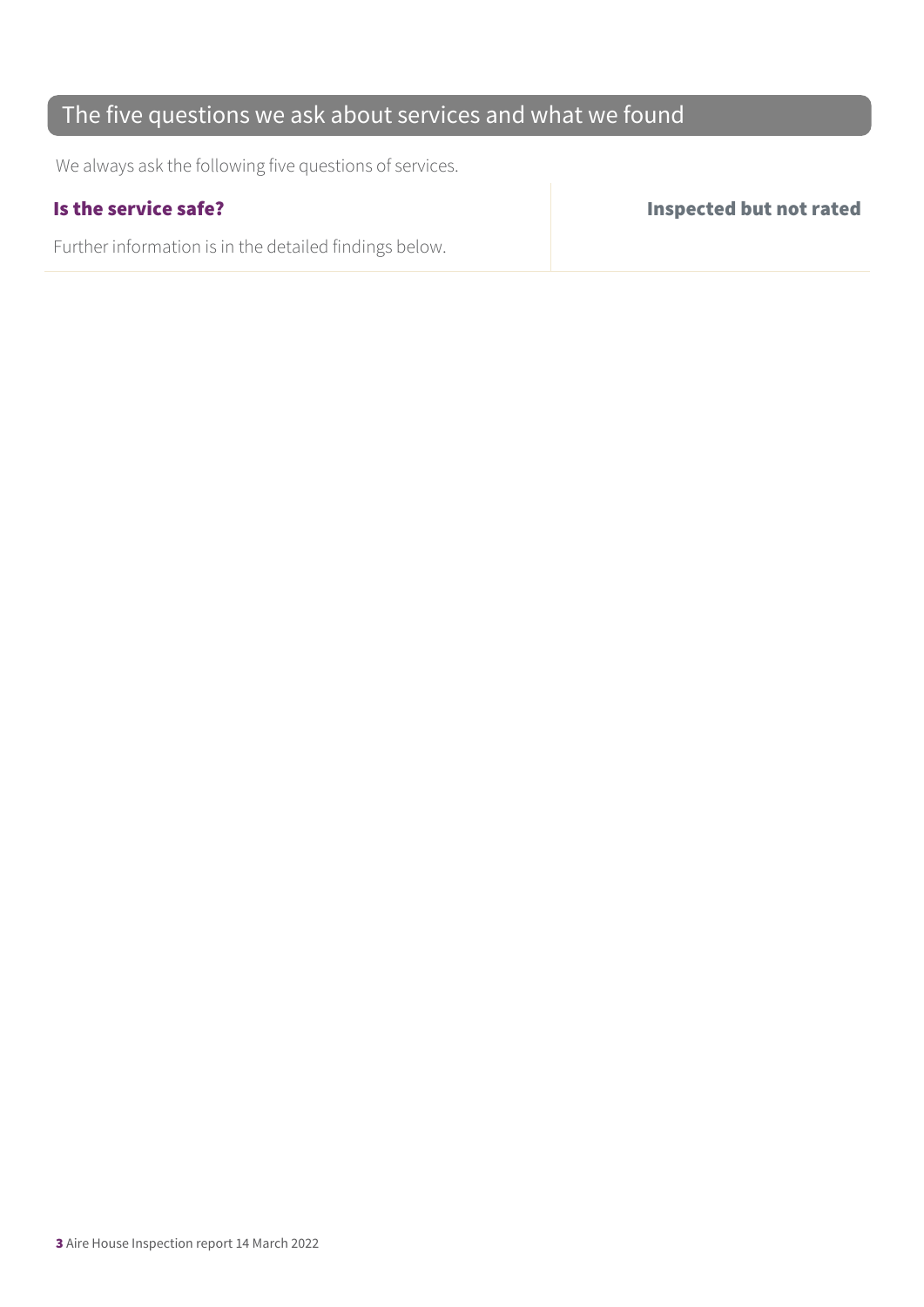

# Aire House

Detailed findings

# Background to this inspection

We carried out this inspection under Section 60 of the Health and Social Care Act 2008 as part of our regulatory functions. This inspection was planned to check whether the provider is meeting the legal requirements and regulations associated with the Health and Social Care Act 2008.

As part of CQC's response to care homes with outbreaks of COVID-19, we are conducting reviews to ensure that the Infection Prevention and Control (IPC) practice is safe and that services are compliant with IPC measures. This was a targeted inspection looking at the IPC practices the provider has in place. We also asked the provider about any staffing pressures the service was experiencing and whether this was having an impact on the service.

This inspection took place on 8 February 2022 and was unannounced.